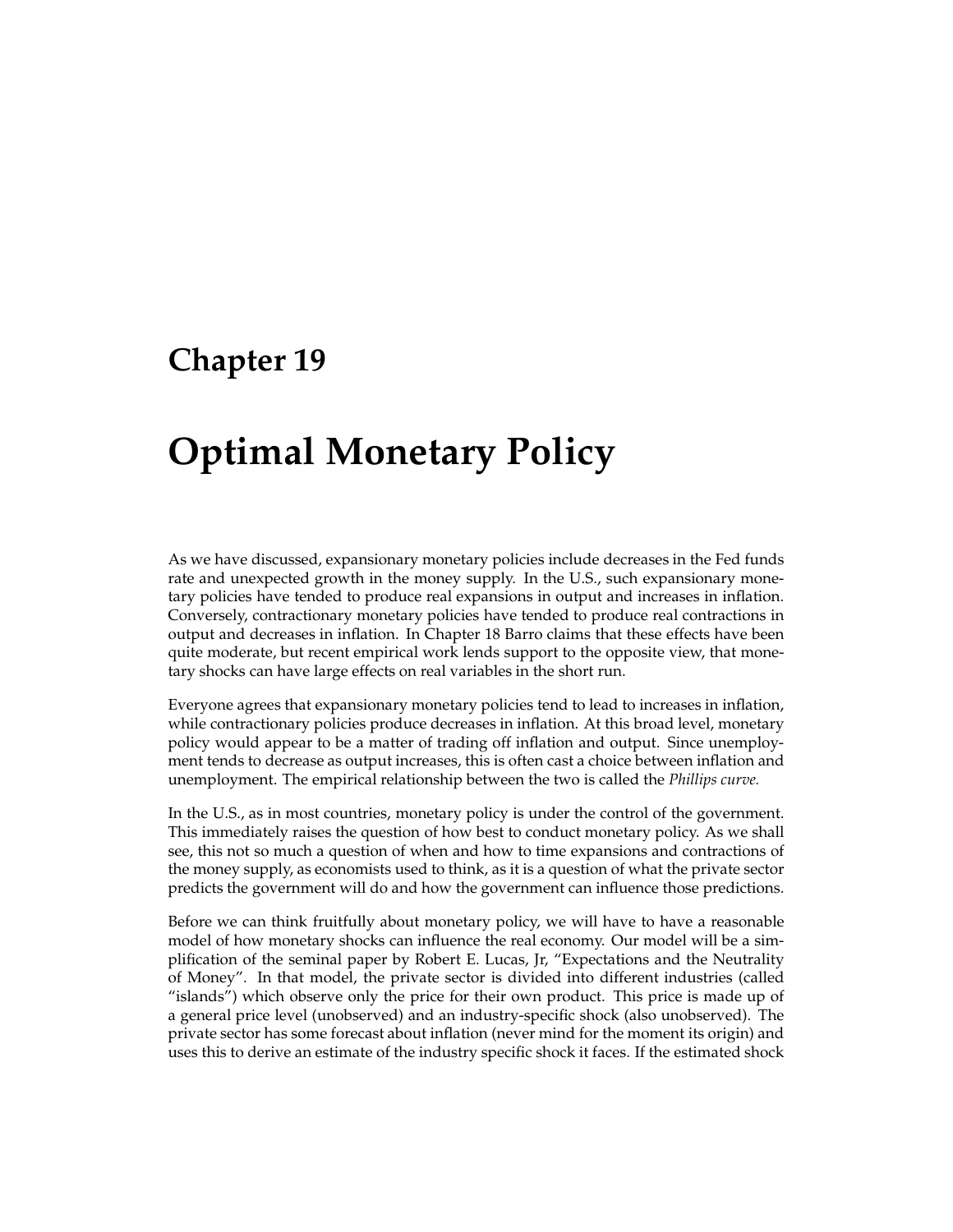is high, the private sector increases production. If it is low, the private sector decreases production. The government chooses an inflation rate. An unexpected monetary expansion will produce a temporary increase in output. Thus Lucas's model highlights the role of *expectations* in the conduct of monetary policy.

In Lucas's model, only unanticipated changes in the price level have real effects. If a monetary expansion is completely expected, it has no real effects. This points to something quite important in the real conduct of monetary policy: only surprises matter. Moreover, the private sector does not enjoy being surprised, even if the monetary surprise produced a temporary boom. An older tradition in macroeconomics holds that governments should try to manipulate the money supply to cushion supply and demand disruptions. The central lesson from Lucas's research is that governments should instead strive to minimize the uncertainty surrounding monetary policy.

We then move away from the specific form of the Phillips curve derived from Lucas's model and start using a simple generalization in which inflation, inflationary expectations and unemployment are all related by a very simple formula. The government will have some preferences (and thus indifference curves) over unemployment and inflation (both will be bad), and monetary policy, if we ignore how expectations are formed, can be seen as a simple choice of unemployment and inflation.

Once we begin modeling the formation of expectations, we will see that the ability of the government to commit credibly to a particular inflationary path is critical. We will model explicitly a two-person game between the private sector and the government. With a socalled commitment device, the government will be able to play the *Ramsey strategy* and realize the *Ramsey outcome.* Recall the Ramsey optimal tax problem from Chapter 14. In that chapter we assumed that the government could commit to a particular tax sequence, hence the term "Ramsey". We did not consider what would happen if the government could not commit to a particular tax sequence. In this chapter we will see that without a commitment device, the government and the private sector will play *Nash strategies* and achieve the *Nash outcome.* The fundamental result of this chapter is that Ramsey is better than Nash. Both the government and the private sector are better off in the Ramsey outcome than in the Nash outcome. Indeed, under certain circumstances, the Nash outcome involves (temporarily) high inflation and high unemployment, the so-called "stagflationary" episode of the 1970s. At the time, stagflation was blamed on an oil price shock. We have to reconsider, and say that possibly it was the result of a lack of credible commitment by the government.

The theory in this chapter will give us an explanation for the "pain" associated with fighting inflation. There is a powerful maintained assumption in the media that policies that are anti-inflationary require some sacrifice of real output. As we shall see, when the private sector has formed strong expectations about continued high inflation, confounding those expectations with sudden, unexpected, low inflation can have a severe cost in terms of real output. This is not a reason to oppose anti-inflationary policies, it is a reason to campaign for a credible commitment to low inflation.

Finally, it is worth noting that, in this chapter, we will ignore the government budget con-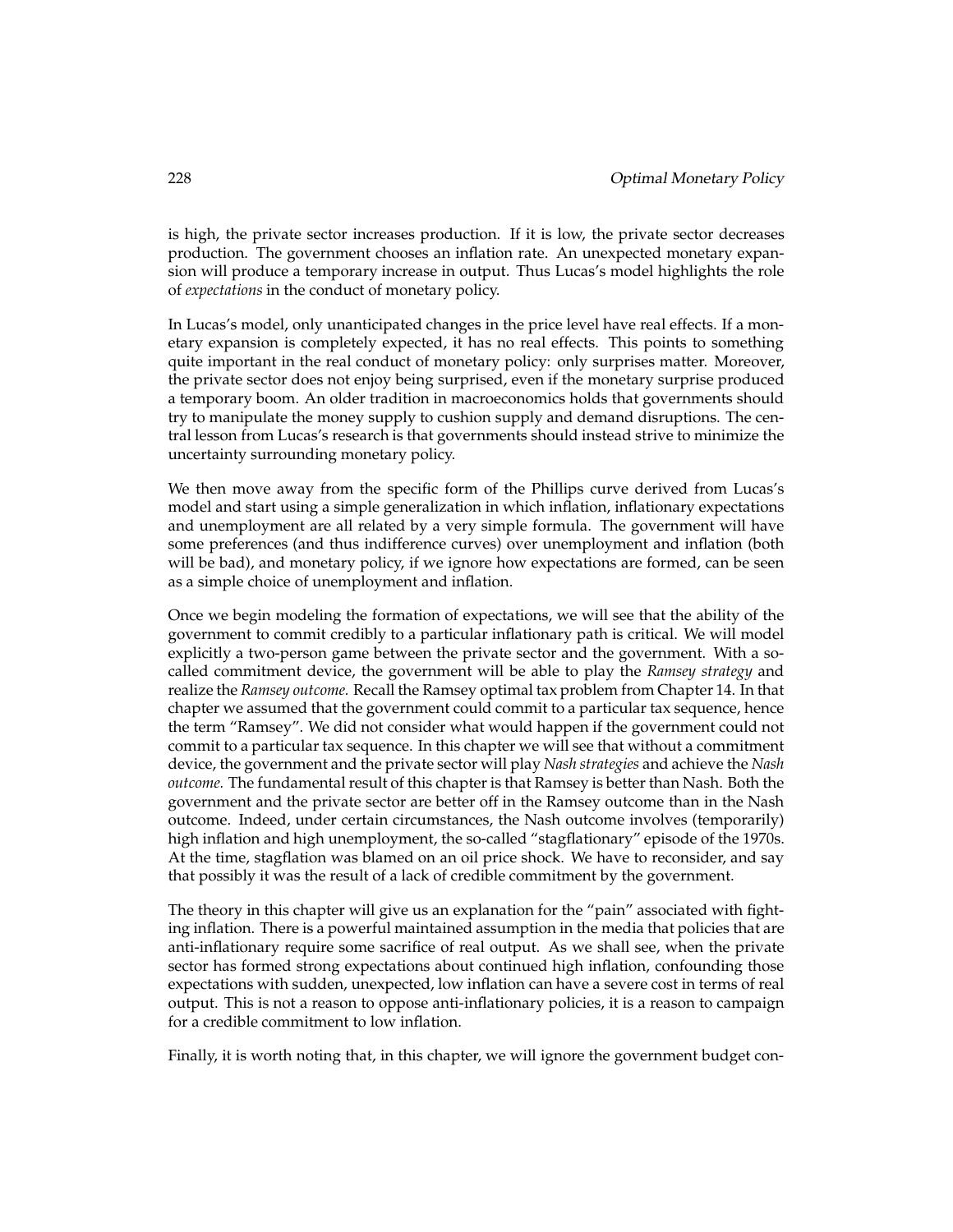straint. In Chapter 18 we were very concerned about the relationship between persistent government budget deficits and inflation. In this chapter we will assume the government budget is more or less in balance, and that the government does not particularly need the seignorage revenue generated by high inflation. This is a safe assumption when thinking about inflation in the U.S. In thinking about inflation across different countries, though, the analysis of Chapter 18 is probably more appropriate in countries, like Brazil, that experience persistent inflation and large budget deficits. The "pain" of fighting inflation in those countries is the pain of raising direct taxes and decreasing government spending.

Both this chapter and Chapter 18 highlight the importance of credible government policies. In Chapter 18, to stop hyperinflations the government had to credibly commit to balancing its fiscal books. In this chapter, to prevent milder inflations, the government will have to credibly commit to keep its hands off of the monetary spigot. In both cases there is a role for international institutions as commitment devices.

## **19.1 The Model of Lucas (1972)**

In this section we consider a simplified version of the important model of Lucas. We are going to get a relationship between the anticipated price level, the actual price level and something that looks like unemployment. We will use this relationship to argue for a particular functional form for the Phillips curve. We will not derive precisely a Phillips curve since our model is going to be static, to keep the exposition simple. The dynamic generalization is very elegant, and the interested reader is referred directly to the Lucas paper.

This model turns on the decisions made by many separated industries in the private sector. These industries cannot communicate with one another about prices. They will hire labor according to their estimate of the true state of demand for their product.

Let  $Q_i$  be output in industry i. Assume that all industries use only one input, labor. Let  $L_i$ be the number of workers hired in industry i. Assume that all industries have the common production function:

$$
Q_i = L_i^{\alpha},
$$

where the technology parameter  $\alpha$  satisfies  $0 < \alpha < 1$ . Assume that all workers are paid the common wage of unity for their unit of labor supplied. To produce an output  $Q_i$  therefore requires labor input (and total costs) of  $L^{1/\alpha}_i$ . Thus the cost function in industry  $i$  is:

Total Cost(
$$
Q_i
$$
) =  $L_i^{\frac{1}{\alpha}}$ .

i

In industry *i* there will be a price  $P_i$  for that industry's output. It is known that this price is made up of two parts: a general price level  $P$ , common to all industries, and a shock term  $Z_i$  specific to industry *i*. These terms are related by the price equation:

$$
(19.1) \t\t\t P_i = P Z_i.
$$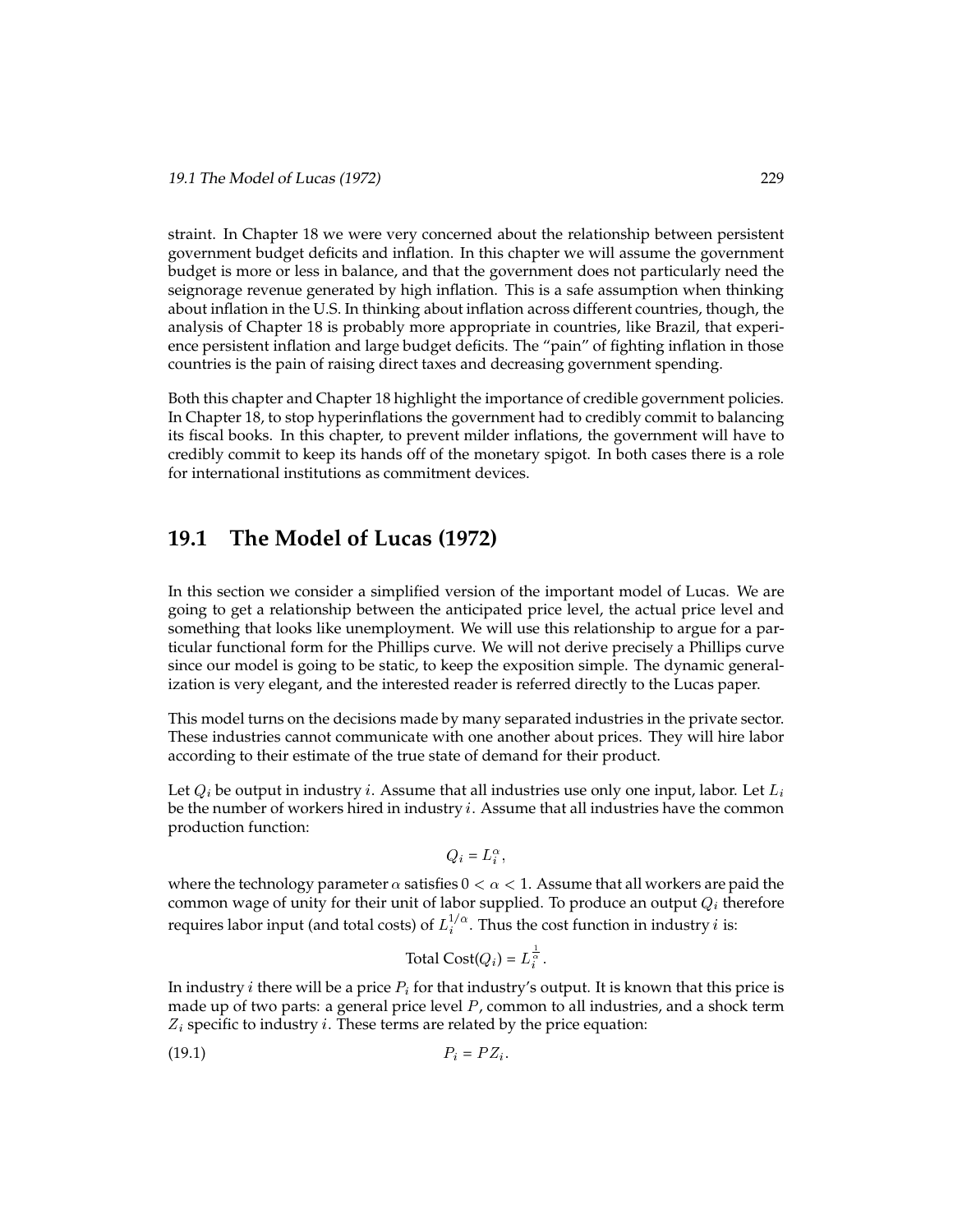The shock term  $Z_i$  gives the *real price* of output in industry  $i$ . The general price level  $P$  will not be revealed until the end of the period, since the industries are on islands and cannot communicate during production.

All private-sector industries begin the period with a common *forecast* of P, which we denote by  $P^e.$  Thus an industry  $i^{\prime}$ s best estimate of its real price  $Z_i$  is:

$$
(19.2) \t\t Z_i^e = \frac{P_i}{P^e}.
$$

Recall that industry *i* only observes  $P_i$ .

Equilibrium in industry  $i$ , assuming that it is competitive, requires that marginal cost equal estimated real price  $Z_i^e$ . Since we know the total cost curve, marginal cost must just be its derivative with respect to output  $Q_i$ . That is, equilibrium requires:

$$
\frac{1}{\alpha}Q_i^{\frac{1}{\alpha}-1} = Z_i^e.
$$

We can solve this to produce the equilibrium demand for labor conditional on the estimated shock  $Z^e_i$ : i

(19.3) 
$$
L_i = (\alpha Z_i^e)^{\frac{1}{1-\alpha}}.
$$

i

As expected, industries will demand more labor if they estimate that demand for their product is unusually strong (if  $Z_i^e$  is large).

The estimated shock  $Z_i^e$  is comprised of two parts: the known estimate of the price level  $P^e$ iand industry-specific price level  $P_i$ , related by equation (19.2). Thus we can substitute from that equation into equation (19.3) to find the industry-specific demand for labor conditional on  $P^e$  and  $P_i$ :

$$
L_i = \left(\alpha \frac{P_i}{P^e}\right)^{\frac{1}{1-\alpha}}.
$$

Now we take logarithms of both sides. From now on, let lower-case variables denote logarithms. Thus  $\ell_i = \ln(L_i)$  is given by:

$$
\ell_i = \frac{1}{1-\alpha} \ln \left( \alpha \frac{P_i}{P^e} \right) = \frac{1}{1-\alpha} \ln(\alpha) + \frac{1}{1-\alpha} (p_i - p^e),
$$

substitute  $z_i + p$  for  $p_i$  from equation (19.1) above, and let  $A = [1/(1 - \alpha)] \ln(\alpha)$  to produce:

(19.4) 
$$
\ell_i = A + \frac{1}{1 - \alpha} (z_i + p - p^e).
$$

Equation (19.4) captures the log of labor demand as a function of the (log of the) shock, the common price level  $p$  and the common price forecast  $p^e.$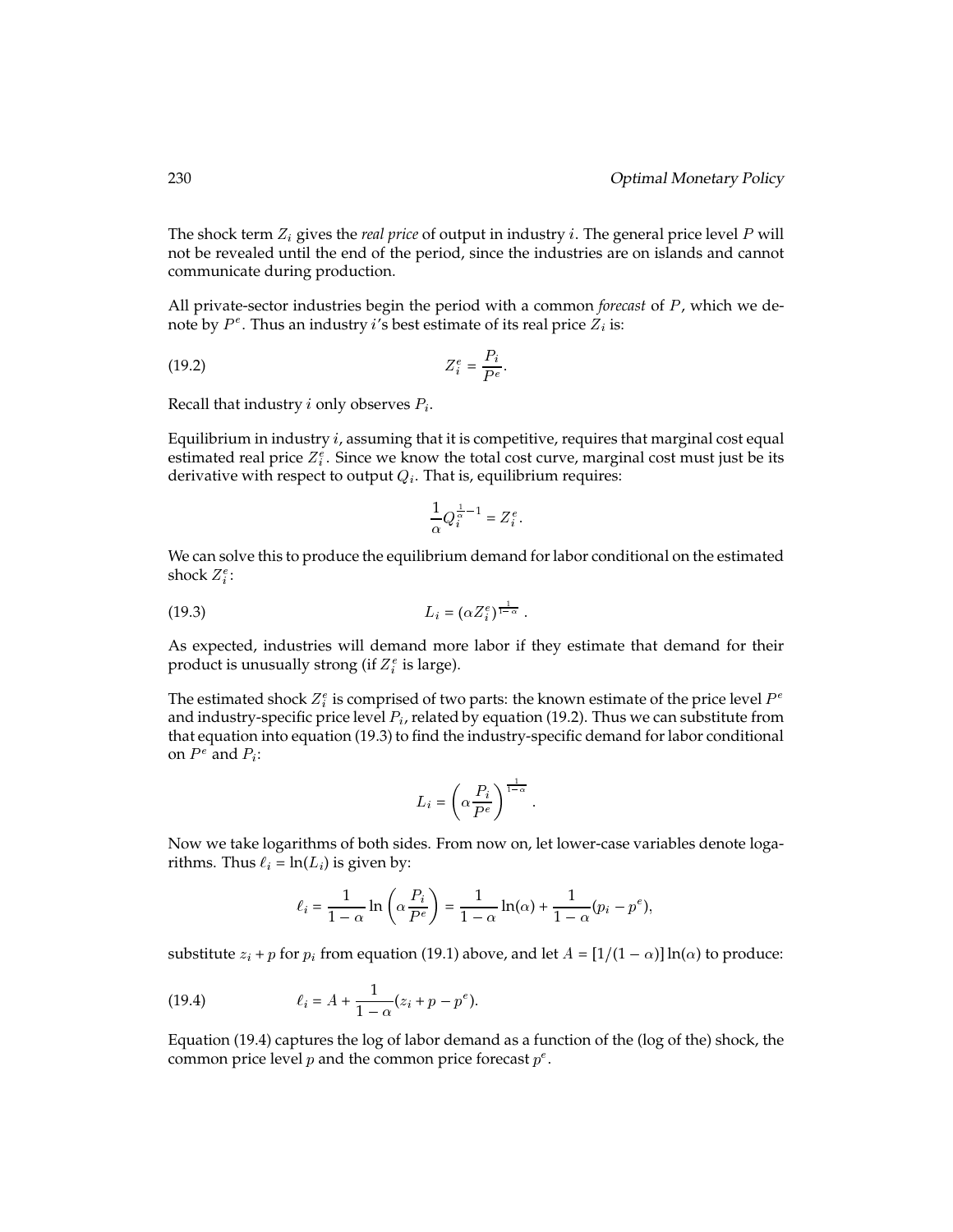Define  $u$  to be the "not employed rate" (not quite the unemployment rate, but something close).<sup>1</sup> If N is the total workforce, and  $n = \ln(N)$ , then define u as:

$$
u=n-\sum_i \ell_i.
$$

Assume for a moment that there are only two industries. Now:

$$
u = n - 2A + \frac{2}{1 - \alpha}(p^{e} - p) - \frac{2}{1 - \alpha}(z_1 + z_2).
$$

Define further:

$$
u^* = n - 2A,
$$

where  $u^\star$  is something like the natural rate of not-employment,

$$
\varepsilon = -\frac{2}{1-\alpha}(z_1 + z_2), \text{ and:}
$$

$$
\gamma = \frac{2}{1-\alpha}.
$$

Now we can write the aggregate not-employment rate as:

$$
(19.5) \t\t u = u^* + \gamma (p^e - p) + \varepsilon.
$$

We will use some version of this equation throughout this chapter.

From the point of view of the government, the common price level  $p$  is a control variable. The government picks a level for  $p$  with monetary policy. Notice what equation (19.5) says about the relationship of unemployment (or not-employment), the price level and the forecast price level: unemployment is decreasing in the price level  $p$  but increasing in the forecast price level  $p^e$ . From the point of view of private industry, if the actual price level exceeds the forecast price level,  $p > p^e$ , the industry has produced too much and suffers losses as a result. From the point of view of the government, if  $p>p^e$ , it can stimulate a one-period boom in which unemployment is below its natural level.

## **19.2 Monetary Policy and the Phillips Curve**

For the rest of this chapter we will be using a modified version of equation (19.5). Assume that:

(19.6)  $u = u^* + \gamma(\pi^e - \pi).$ 

<sup>&</sup>lt;sup>1</sup>The unemployment rate is 1 – (1/N)  $\sum_i L_i$  which doesn't translate well into logarithms.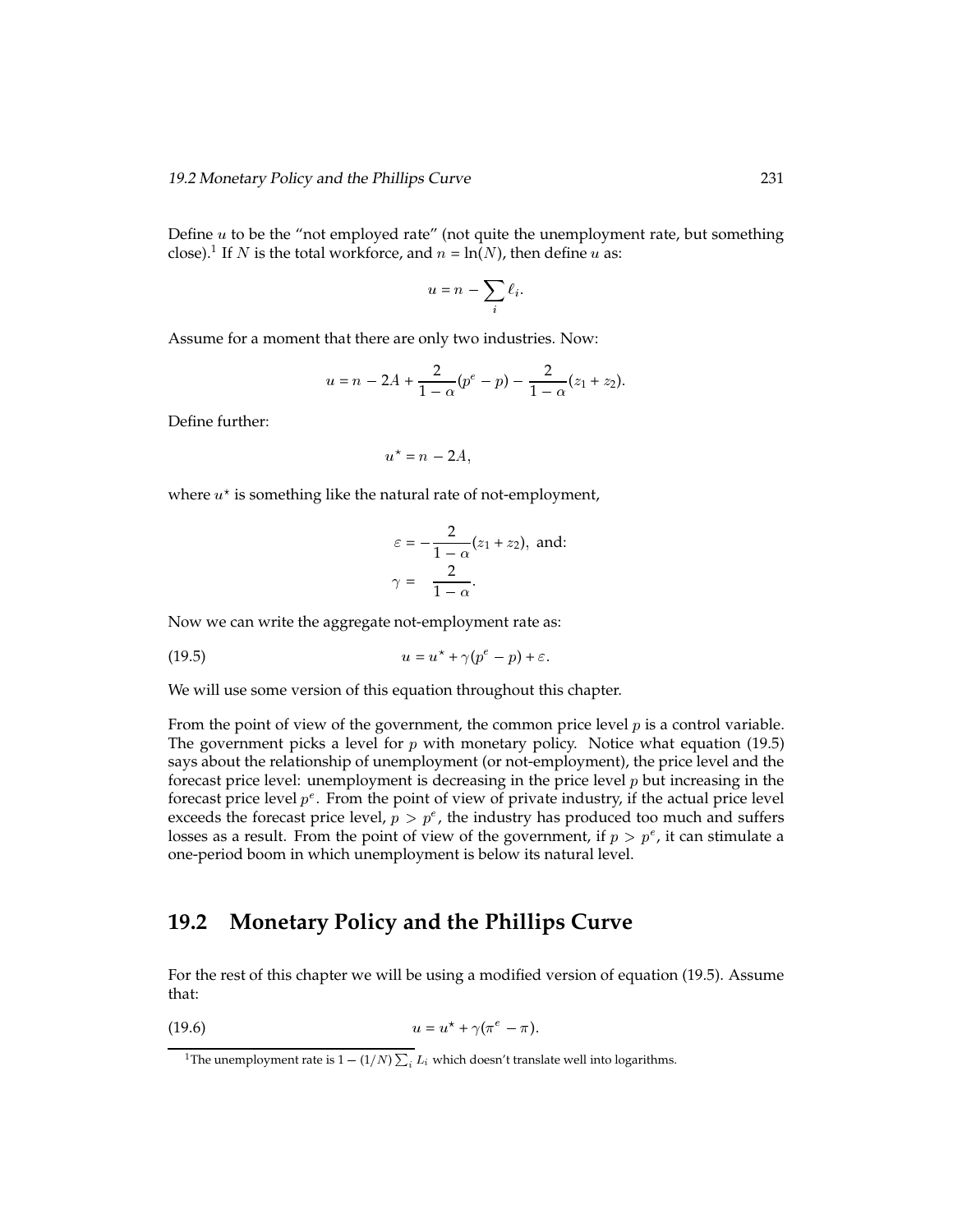Here *u* is the unemployment rate,  $u^*$  is the "natural rate" of unemployment,  $\pi^e$  is the  $ex$ *pected inflation rate* and  $\pi$  is the *actual inflation rate*. The natural rate of unemployment is the level of unemployment when inflation is perfectly anticipated, so no industries are fooled into thinking that relative demand is unusually high or low. The slope of this Phillips curve is  $-\gamma$  where we assume  $\gamma > 0$  (monetary expansions reduce unemployment). If we think that there is uncertainty about the state of the real economy, we can add a mean zero shock term,  $\varepsilon$ , to produce:

$$
u = u^* + \gamma(\pi^e - \pi) + \varepsilon.
$$

For the most part we will assume that the monetary authority knows the state of the real economy with certainty.

In Figure (19.1) we plot Phillips curves with two different values of expected inflation  $\pi^e$ , a low value in which the expected inflation rate is zero, and a high value, in which the expected inflation rate is 8.3%. The dotted line gives the natural rate of unemployment (here  $u^\star$  = 5%), and  $\gamma$  = 0.3. Notice that when inflationary expectations are high, to achieve any given unemployment rate requires a higher inflation rate, and to achieve zero inflation requires an unemployment rate well above the natural rate.



Figure 19.1: Phillips curves under two different expectations about inflation. The bottom curve assumes  $\pi^e = 0$  and the top curve assumes  $\pi^e = 0.0833$ . The dotted line gives the natural rate of unemployment.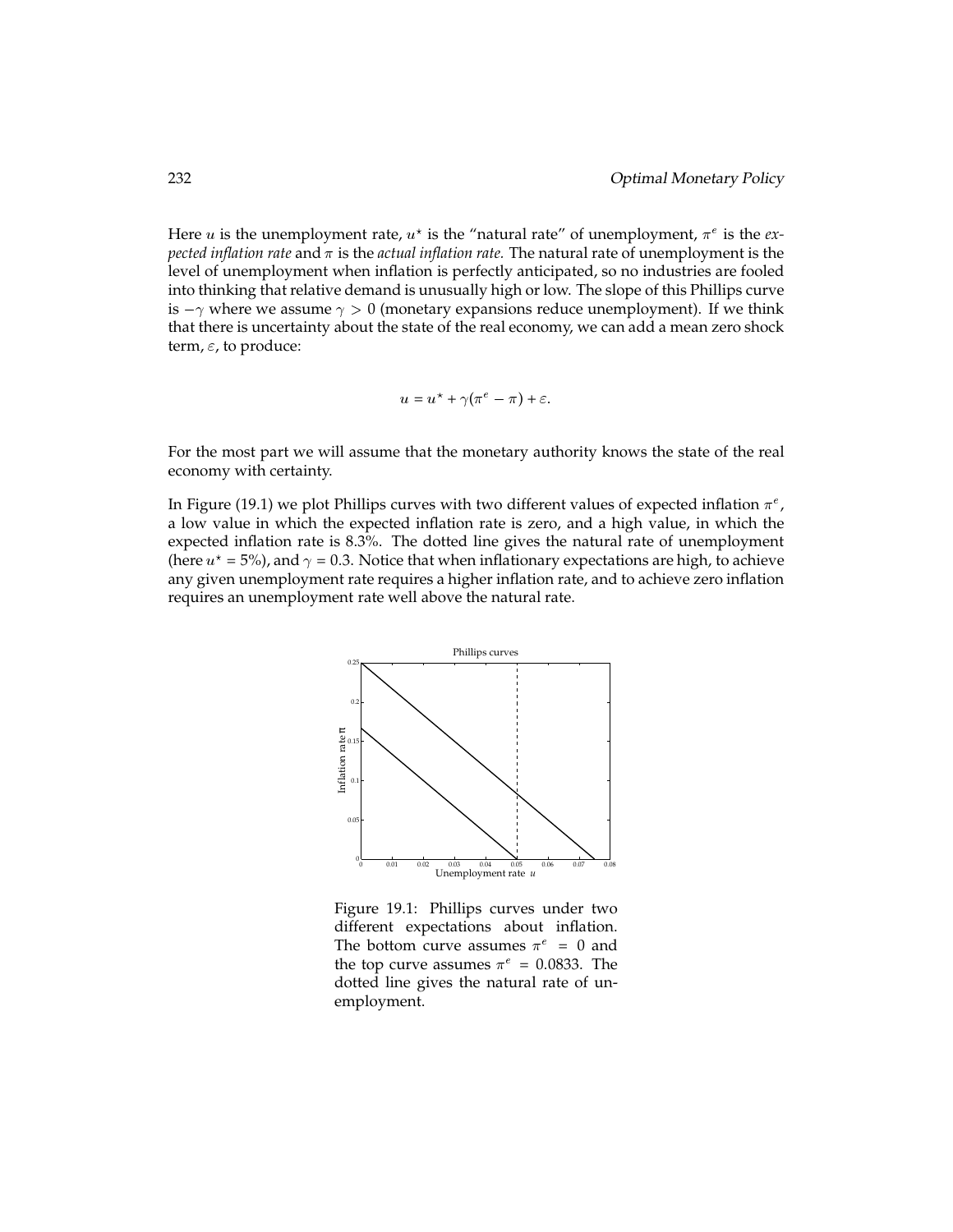#### **Monetary Policy with Fixed Expectations**

Assume that the government (or which ever arm of the government controls monetary policy) has a utility function over unemployment and inflation of  $V^g(u, \pi)$  given by:

$$
V^g(u,\pi)=-u^2-\pi^2.
$$

That is, the government dislikes unemployment and inflation equally. We will assume this form for  $V$  for the rest of the chapter, so it's worth mentioning that the Federal Reserve Board is, by law, supposed to balance the twin goals of full employment and price stability. Thus this utility function seems to be written in law.

If we assume that  $\pi^e$  is given exogenously and fixed, we can substitute the Phillips curve in equation (19.6) into the government's utility function above to produce a maximization problem. Thus if the private sector has fixed expectations about the inflation rate given by  $\pi^e$ , then the government's optimal choice of inflation  $\pi$  is given by:

$$
\max_{\pi}\left\{-\left[u^{\star}+\gamma(\pi^e-\pi)\right]^2-\pi^2\right\}.
$$

The first-order condition with respect to inflation  $\pi$  is:

..

$$
2\gamma[u^* + \gamma(\pi^e - \pi)] - 2\pi = 0.
$$

We can solve this for  $\pi$  to get the optimal inflation choice when expected inflation is fixed at  $\pi^e$  and the natural rate is  $u^\star$  (call it  $\pi^\star(\pi^e)$ ):

$$
\pi^*(\pi^e) = \frac{\gamma}{1 + \gamma^2} (u^* + \gamma \pi^e).
$$

We can plug  $\pi^*(\pi^e)$  into the Phillips curve in equation (19.6) to produce the associated unemployment rate,  $u_0(\pi^e)$ :

$$
u_0(\pi^e) = \frac{1}{1+\gamma^2}u^* + \frac{\gamma}{1+\gamma^2}\pi^e.
$$

Notice that if  $\pi^e$  is "small" that  $u_0(\pi^e)$  will lie below  $u^\star$ . The government trades off some inflation for a lower unemployment rate.

We plot  $\pi^\star(\pi^e)$  in Figure (19.2) below. Notice that for low values of expected inflation,  $\pi^e$ , the government chooses inflation rates above expectations and for high values of  $\pi^e$ , the government chooses inflation rates below expectations. At one unique expected inflation rate, the government's best response is to choose an actual inflation rate exactly equal to the expected inflation rate. This will play a special role, as we shall see.

#### **Two Stories About Inflationary Expectations**

We are not yet ready to discuss the strategic interactions between the private sector and the government that determine inflationary expectations. However, we can study the outcomes under two different stories about inflationary expectations. These will help us to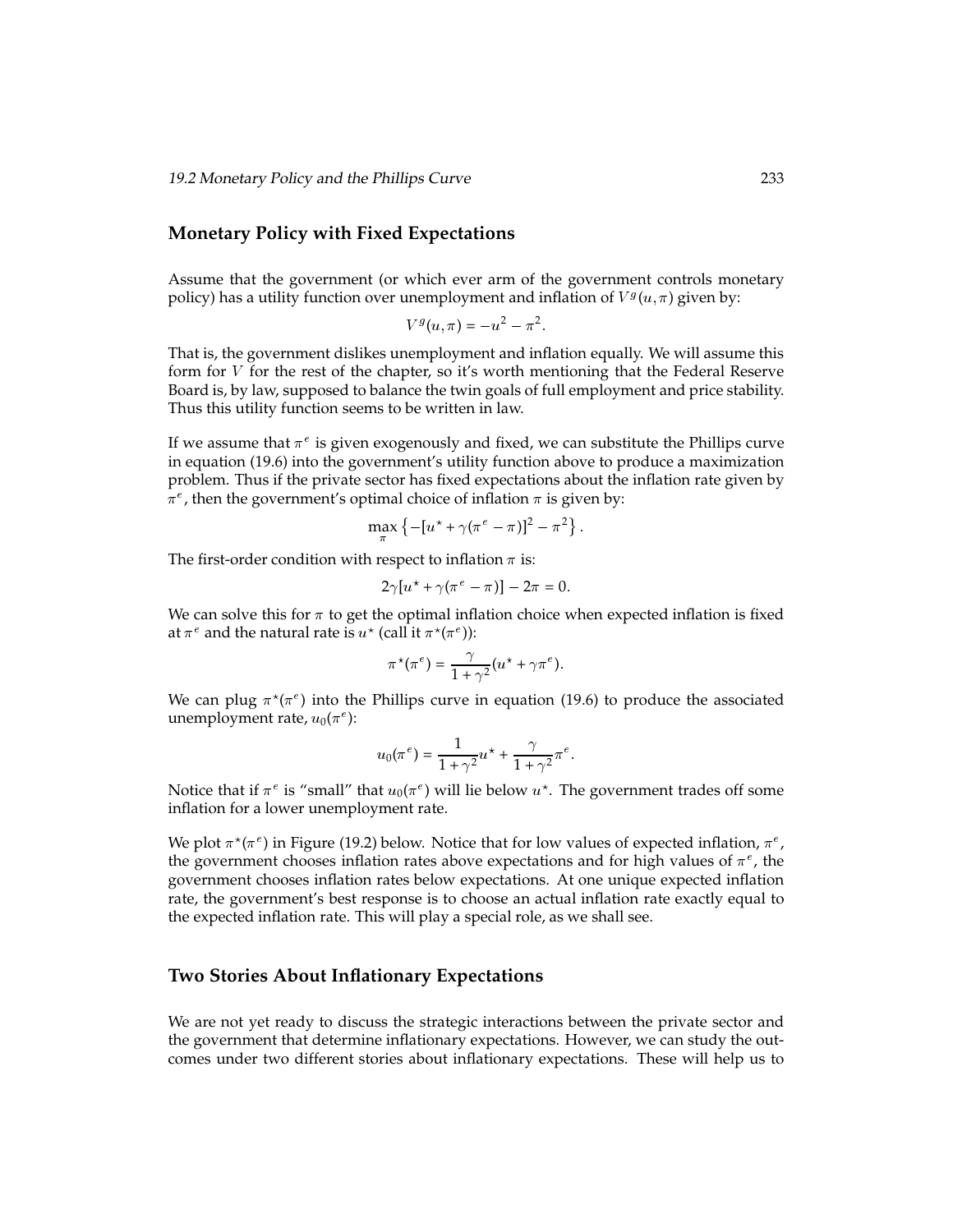

Figure 19.2: Government's optimal choice of inflation  $\pi^\star$  as a function of different expectations of the private sector (solid) and the 45-degree line (dotted). Where the two lines cross is the inflationary expectation at which the government's best response is to meet expected inflation. In other words: the Nash inflation level.

think about the government's problem. First, we will assume that expectations are fixed, but that the private sector knows the government's maximization problem. If this is the case, then the private sector will set expectations to a unique value such that the government chooses to set inflation at exactly the same value the private sector anticipated. Second, we will assume that expected inflation exactly equals actual inflation in all cases. The private sector has a crystal ball (or a spy) which informs it precisely of the government's inflationary plan, no matter what the government picks.

Imagine for a moment that the private sector understands the government's maximization problem and correctly anticipates inflation. That is, assume that inflationary expectations satisfy:

$$
\pi^e = \pi^\star(\pi^e).
$$

From Figure (19.2) below, we see that there is exactly one such expected inflation rate. Expanding produces:

$$
\pi^e = \frac{\gamma}{1 + \gamma^2} (u^* + \gamma \pi^e).
$$

We can solve for this special value of  $\pi^e$  , call it  $\pi_1$ , to get:

$$
\pi_1 = \gamma u^\star,
$$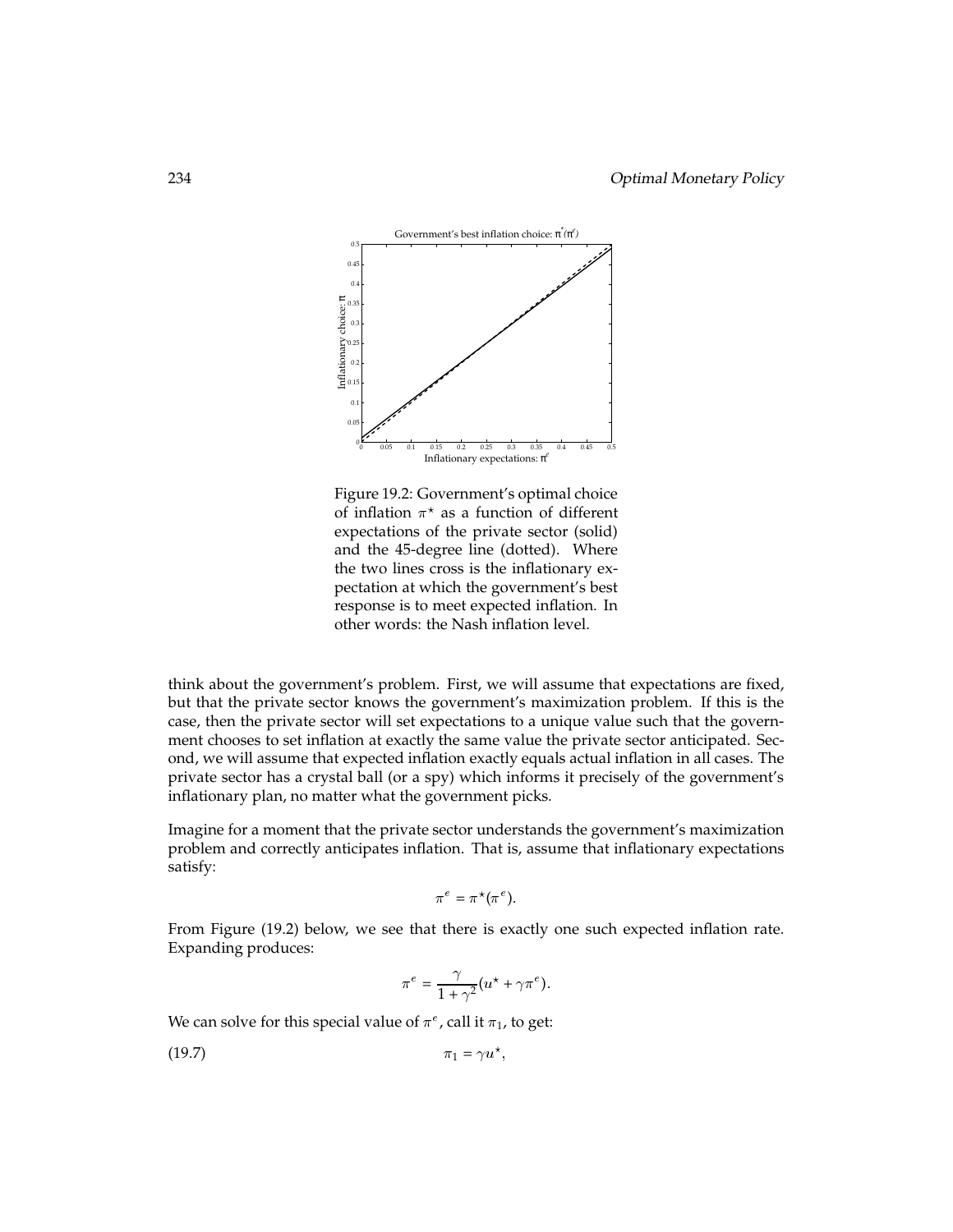where  $\pi_1$  is unique inflation rate such that when expectations satisfy  $\pi^e = \pi_1$ , the government's inflation target is also  $\pi_1$ . The associated unemployment rate is:

> $u_1 = u^*$ ;

since  $\pi^e=\pi.$  Thus the unemployment rate is at the natural rate  $u^\star$  and inflation is relatively high at  $\pi_1$ . This will be the *Nash equilibrium* in inflation (as we shall see below).

Now imagine that the government is forced by law to correctly announce its inflation target each period. The private sector anticipates this and sets  $\pi^e = \pi$ . Thus the Phillips curve in equation (19.6) becomes:

$$
u = u^* + \gamma(\pi - \pi) = u^*.
$$

In other words, inflation does not affect output. If this is the case, the government chooses an inflation rate of zero (since inflation is costly and now provides no benefit), and the unemployment rate again goes to the natural rate. This will turn out to be the *Ramsey equilibrium* as we shall see below.

Contrast the Ramsey and the Nash equilibria. Both produced the natural rate of unemployment, but the Nash equilibrium also had a high inflation rate. Thus the government and the population are better off if the government is able to announce the inflation rate and be believed. As we shall see below, unfortunately, when the private sector expects inflation to be low, there is a temptation for the government to inflate.

#### **Ramsey Monetary Policy**

This last example was the Ramsey problem. If the government can credibly commit to a particular inflation rate, the private sector responds by setting inflationary expectations to the announced inflation target. As a result, the government announces an inflation target of zero, and the result is the natural rate of unemployment. What are some commitment devices? By making the monetary authority completely independent of the fiscal authority it can be insulated from political pressure. Further, if the central banker has a reputation for being an unpleasant misanthrope who cares only about defeating inflation, the private sector can become convinced over time that in fact the central bank will set  $\pi = 0$  for all time.

Indeed, one reading of the deeply unpleasant recession in the early 1980s is that the private sector had to be convinced of the new central banker's commitment to low inflation. Paul Volcker arrived as Chairman of Federal Reserve Board at a time of high inflation and high unemployment. He announced that there would be low inflation in the future. The private sector did not adjust its expectations, but Volcker followed through on his promise. The result was the unusual case in which inflationary expectations exceeded actual inflation, that is  $\pi^e > \pi$ . As a result, unemployment shot above its natural rate in one of the deeper recessions of the century. After two years of this treatment, the private sector adjusted its expectations, convinced that Mr. Volcker was committed to low inflation.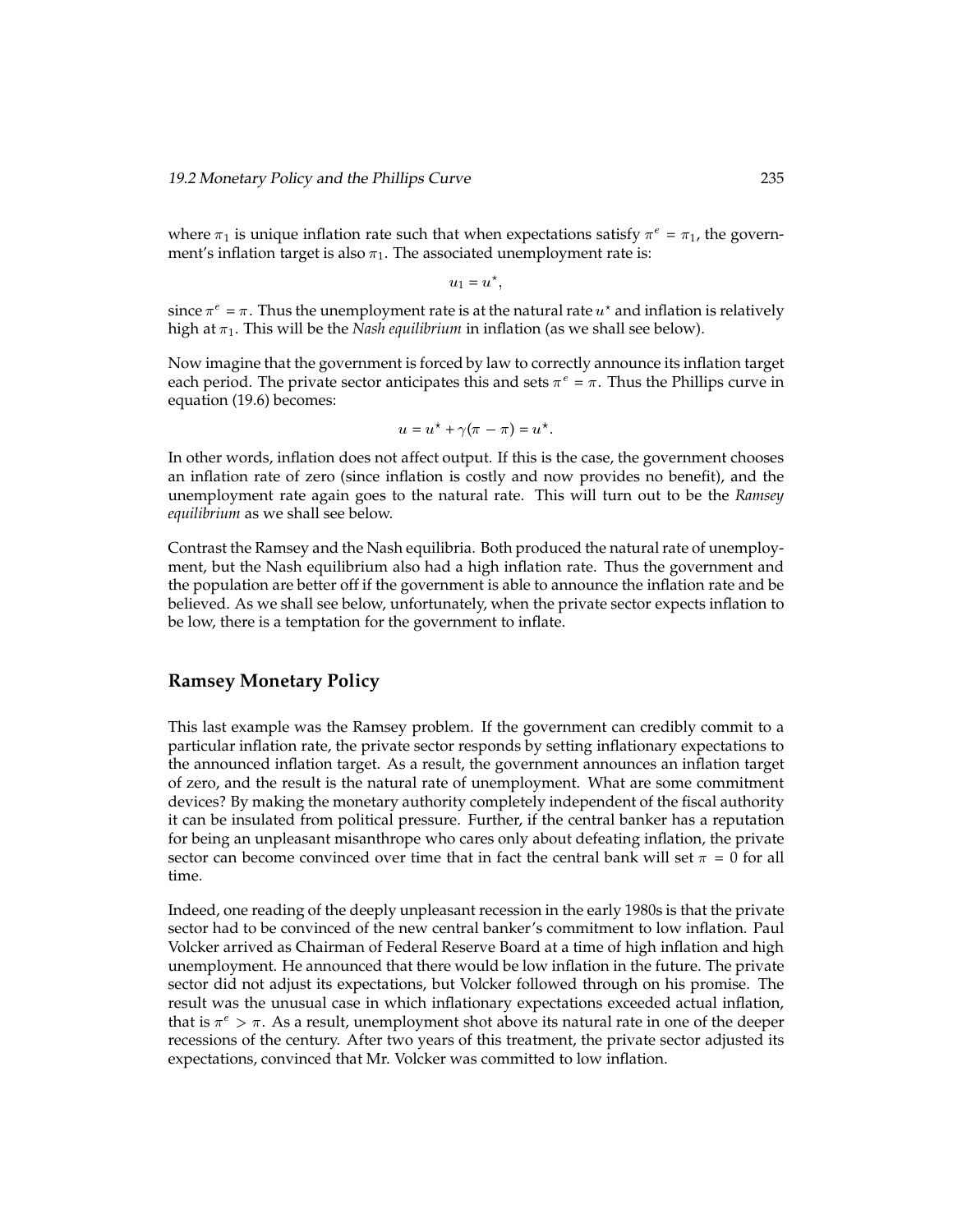Other countries, without the benefit of the tradition of anti-inflationary policies of the Fed to reassure the private sector, will completely let go of the reins of monetary policy. In Hong Kong, for example, the local currency is pegged to the U.S. dollar in an arrangement known as a *currency board.* For every 7.8 Hong Kong dollars issued, one U.S. dollar must be placed on deposit, so the currency is fully backed. The Hong Kong government cannot print money. Thus the exchange rate is immutably fixed, and there can be no depreciation of the local currency against the U.S. dollar. Countries will go to great lengths to convince the private sector that they are really committed to low inflation. They have to work so hard at it, we shall see, precisely because, if expectations are low, there is always a temptation to inflate.

## **19.3 Optimal Monetary Policy without Commitment: The Nash Problem**

In this section we will explicitly model the strategic interaction between the private sector and the government when forming inflationary expectations. We will force the government to choose from only two possible inflation levels, and the private sector to pick from only two possible inflationary expectations. The results we derive here generalize to the case in which both choose from continuous distributions.

Inflation  $\pi$  can only take on one of two values:  $\{0, \pi_1\}$ . That is, inflation can be zero or the high level we derived in equation (19.7). The private sector expects  $\pi^e$  which can also only take on the values  $\{0, \pi_1\}$ , since it wouldn't make sense for the private sector to anticipate inflation rates that the government can't pick.

There are four possible combinations of expected and actual inflation,  $\{\pi^e, \pi\}$ . At each one of these four combinations we will specify the payoff to the private sector and to the government. These payoffs will be known by both players. We will look for a *Nash equilibrium*, which is simply a pair of choices (one for the private sector, one for the government) such that, given the other player's choice, no player can do better.

We now consider each of the four possible combinations. Let  $V^g(\pi^e, \pi)$  be the payoff to the government and  $V^p(\pi^e, \pi)$  be the payoff to the private sector at each possible  $\{\pi^e, \pi\}$ combination. We will assume that the private sector suffers a penalty of  $-1$  if it does not correctly forecast the inflation rate and gets a payoff of zero otherwise (this is just a normalization). We assume that the baseline government payoff (at zero inflation and the natural rate of unemployment) is 0, and that otherwise the government dislikes inflation and unemployment. At each of the four possible outcomes, the payoffs of the two players are: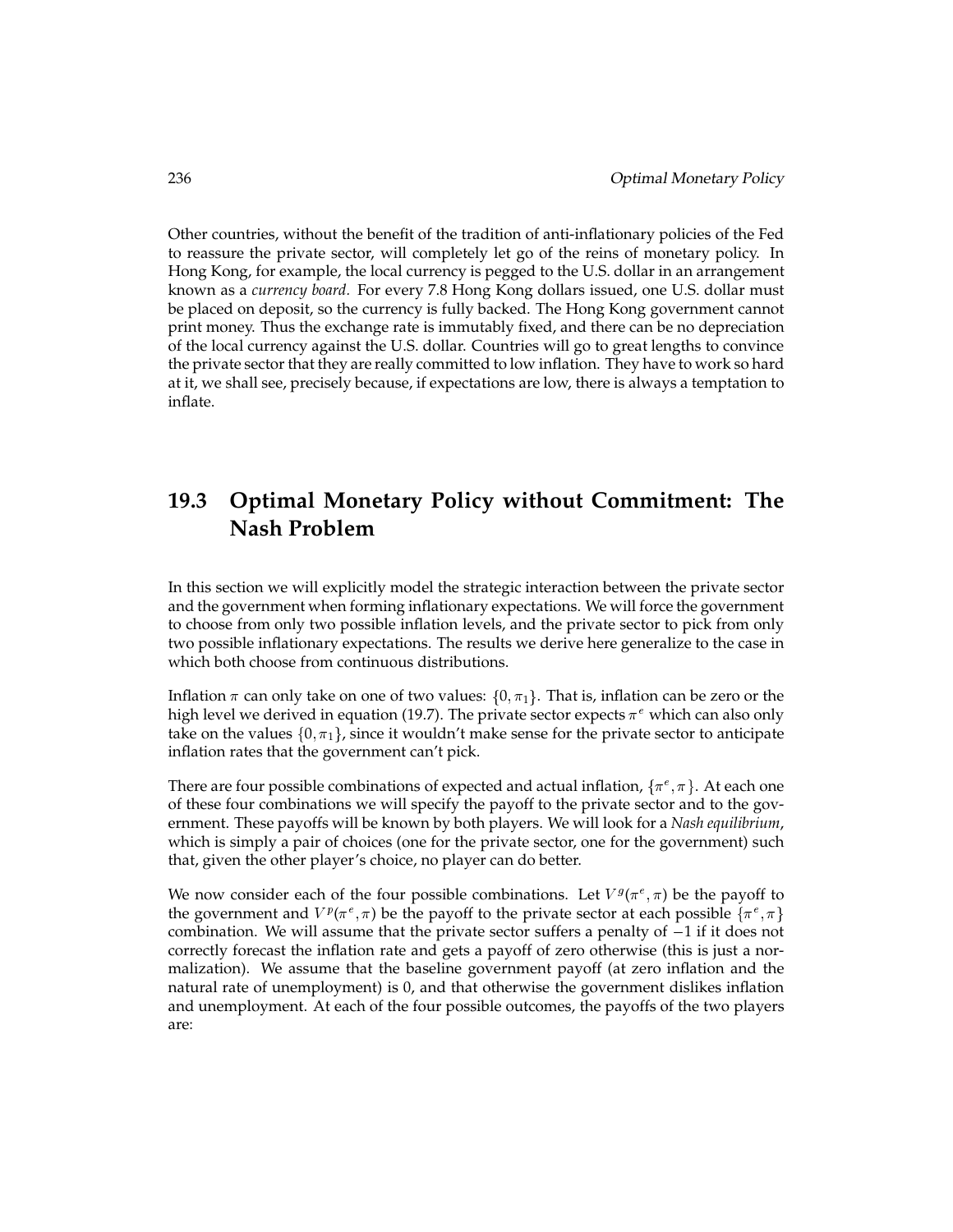| Private Sector         | Government           |                       |
|------------------------|----------------------|-----------------------|
|                        | $\pi = 0$            | $\pi = \pi_1$         |
| $\mathbf{I} \pi^e = 0$ | $V^g = 0, V^p = 0$   | $V^g = 1, V^p = -1$   |
| $\pi^e = \pi_1$        | $V^g = -1, V^p = -1$ | $V^g = -0.5, V^p = 0$ |

Notice that the government really dislikes  $\{\pi^e = \pi_1, \pi = 0\}$ ; this corresponds to the Volcker play of low inflation when expectations are high. The result is unemployment above the natural rate. Also, the government dislikes (but not as much)  $\{\pi^e = \pi_1, \pi = \pi_1\}$ ; here inflation is high, but unemployment is at the natural rate. The government would prefer to be at  $\{\pi^e = 0, \pi = \pi_1\}$ ; here inflation is unexpectedly high, so unemployment is below the natural rate.

Now let us work through these payoffs to find the Nash equilibrium. If the household plays  $\pi^e = 0$ , the best response of the government is to set  $\pi = \pi_1$ . If the household plays  $\pi^e = \pi_1$ , the best response of the government is to play  $\pi = \pi_1$ . If the government plays  $\pi$  = 0 the best response of the household is  $\pi^e$  = 0, but this is not a Nash equilibrium since, if the household does play  $\pi^e$  = 0, we saw that the government will want to deviate to  $\pi = \pi_1$ . If the government plays  $\pi = \pi_1$  then the household's best response is to play  $\pi^e = \pi$ . Since  $\pi = \pi_1$  is the government's best response to a household play of  $\pi^e = \pi_1$ , this is the only Nash equilibrium in this example.

The Nash equilibrium then is unemployment at the natural rate combined with high inflation. Compare this to the Ramsey outcome of unemployment at the natural rate and inflation of zero.

## **19.4 Optimal Nominal Interest Rate Targets**

In this section we will consider the government's optimal choice of nominal interest rates. We will consider the real cost of inflation, whereas previously we had simply taken it as given that the government disliked inflation. We will use the simple inventory model of cash holdings from Chapter 4 to show that households are best off when the nominal interest rate is zero. This is a form of what is known as the *Friedman rule.* It appears frequently in monetary economics.

Recall that the nominal interest rate  $R$ , the real interest rate  $r$  and the expected inflation rate  $\pi^e$  are related by the *Fisher formula*:  $R = r + \pi^e$ . For this discussion we will take the real interest rate as fixed and beyond the control of the government. Furthermore, we will assume that the government cannot directly manipulate inflationary expectations, and that the private sector correctly forecasts inflation. That is:  $\pi^e = \pi$ . Thus the government influences the nominal interest rate only through its choice of the actual inflation rate,  $\pi$ . The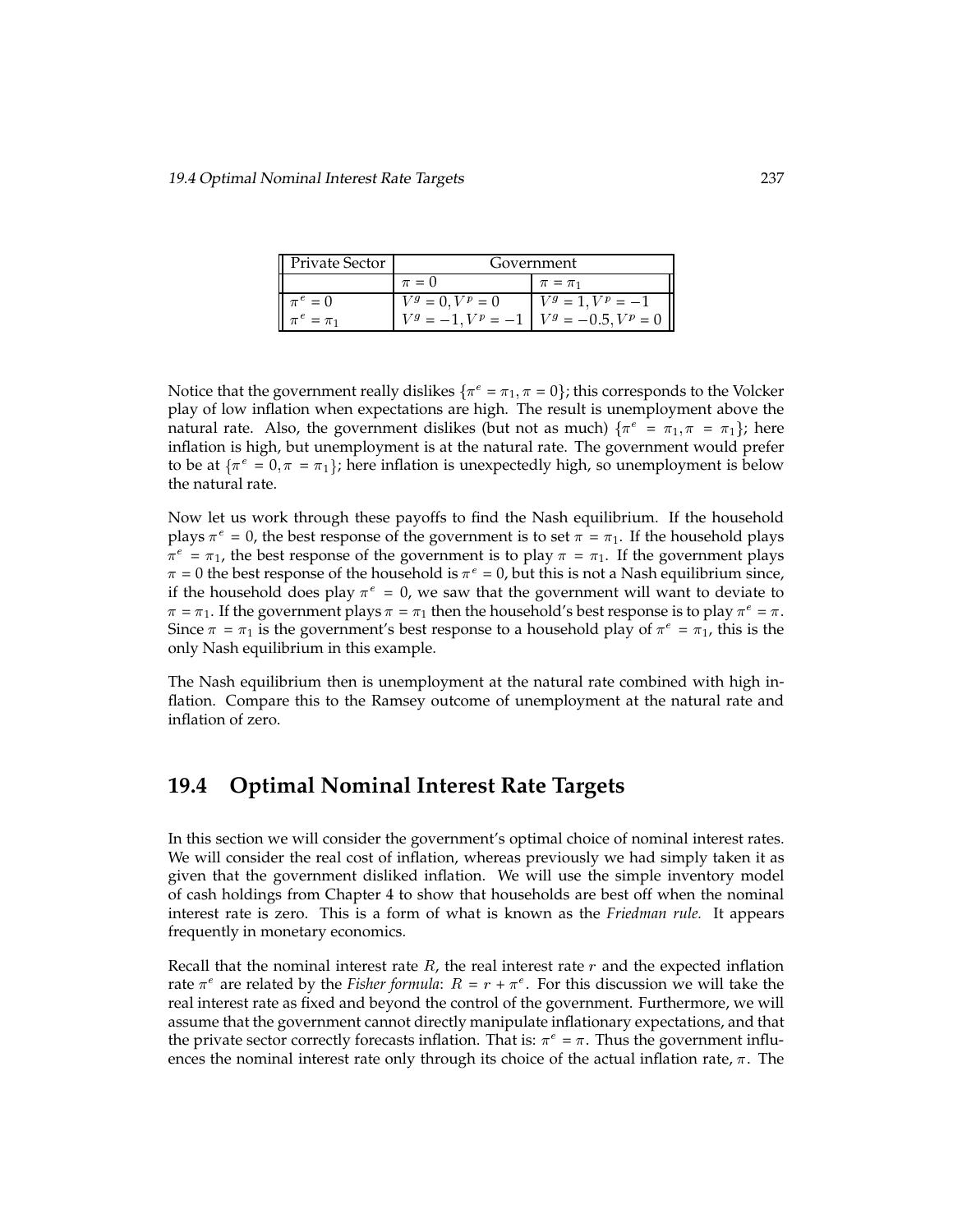intuition behind the Fisher formula is quite compelling: households demand a premium of  $\pi$  for holding assets denominated in money, which is losing value at the rate of inflation.

In our model there will be no production. Households own a stock of interest bearing assets, which earn a nominal rate of return of  $R$ , and a stock of zero interest money. Money must be used for transactions. There is a fixed cost of  $\mu$  of converting the interest bearing assets into money, which must be paid every time the household goes to the bank to replenish its cash inventory. The household has real consumption at a rate  $c$  per period which it does not vary.

The household goes to the bank x times in one year, so it goes  $1/x$  of a year between trips to the bank. To have enough cash on hand to meet its consumption requirement  $c$  per period over those  $1/x$  periods, the household has to withdraw a real amount  $c/x$  at every trip. Thus average real cash holdings over the entire year are  $c/(2x)$ . Those cash balances could have been invested in interest bearing assets earning an amount  $R$  over the year. Thus the foregone interest cost is:  $(Re)/(2x)$ . Each time the household goes to the bank to replenish its cash inventory, it incurs a real cost of  $\mu$ . Thus, transactions costs are:  $\mu x$ . Total costs for a particular policy  $x$  are:

$$
\mu x + R \frac{c}{2x}.
$$

The household minimizes total costs. The minimization problem has a first order condition of:

$$
-\frac{cR}{2}\frac{1}{x^2} + \mu = 0.
$$

Solving for x produces Baumol and Tobin's famous square-root rule for trips to the bank:

$$
x = \sqrt{\frac{cR}{2\mu}}.
$$

We can plug the household's decision  $x$  back into its cost function to determine the household's annual cash management costs,  $\omega(\mu, c, R)$ :

$$
\omega(\mu, c, R) = \sqrt{2\mu cR}.
$$

It is increasing in the fixed charge of going to the bank,  $\mu$ , the rate of consumption,  $c$  and the nominal interest rate  $R$ .

A benevolent government that wishes to minimize the household's costs by choice of  $R$ would clearly choose to set  $R = 0$ . At this interest rate, the household goes to the bank only once in its lifetime and incurs no interest penalty for holding money. This is because money also earns in a real interest rate of  $r$ . This can only be the case if inflation is negative. From the Fisher formula  $R = r + \pi$ , we see that  $R = 0$  implies that  $\pi = -r$ . So if  $R = 0$ , money is a perfect substitute for bonds. Holding a dollar isn't so bad, because next year the household will be able to purchase more with that dollar than it can now.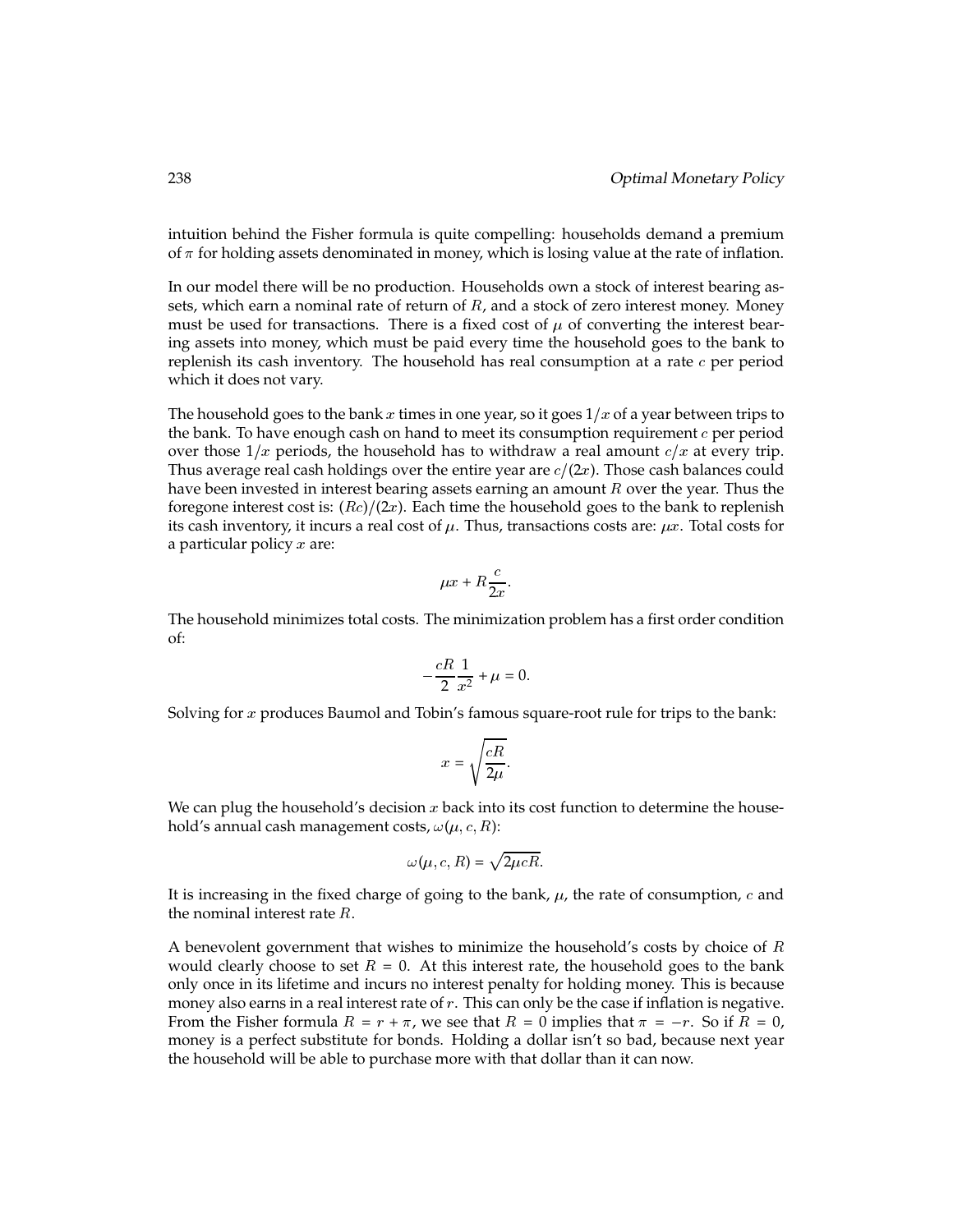#### Exercises 239

Although this model is quite limited, it points to one of the important real costs of inflation. Inflation causes households to engage in privately useful but socially useless activities. In times of high inflation, households find it in their interest to spend time and real resources economizing on cash balances. Notice that this is the first indication we have had this chapter that perfectly anticipated inflation is harmful.

If the idea of negative inflation rates seems outlandish, think of the Friedman rule instead as advocating paying interest on money. It is difficult (though not impossible) to pay interest on cash holdings (C. A. E. Goodhart, an English central banker, suggested having a lottery based on cash serial numbers), it is quite easy to pay interest on demand deposits.

### **Exercises**

#### **Exercise 19.1 (Easy)**

True, False, or Uncertain (and explain):

- 1. The Consumer Price Index overstates increases in the "true" cost-of-living index.
- 2. Inflation is bad because to fight it the Fed increases interest rates, which hurts Americans.

#### **Exercise 19.2 (Easy)**

Do governments prefer Phillips curves that are relatively flat (low value of  $\gamma$ ) or relatively steep (high values of  $\gamma$ )?

#### **Exercise 19.3 (Moderate)**

Assume that the government has a payoff over inflation  $\pi$  and unemployment  $u$  of:

$$
V^g(u,\pi)=-\phi u^2-\pi^2.
$$

Here  $\phi > 0$ . The larger  $\phi$  is, the nicer the central banker (that is, the more the central banker cares about the unemployed. Assume that there is a Phillips curve of the form in equation (19.6). Answer the following questions:

- 1. Assume that inflationary expectations are fixed at  $\pi^e$ . Find the optimal inflation rate choice of the government,  $\pi_0(\phi)$ .
- 2. For fixed inflationary expectations, find the corresponding choice of unemployment rate,  $u_0(\phi)$ .
- 3. Now assume that the private sector is aware of the government's maximization problem and knows  $\phi$  perfectly. Find the inflation rate  $\pi_1$  at which expectations are met. What is the associated unemployment rate,  $u_1$ ?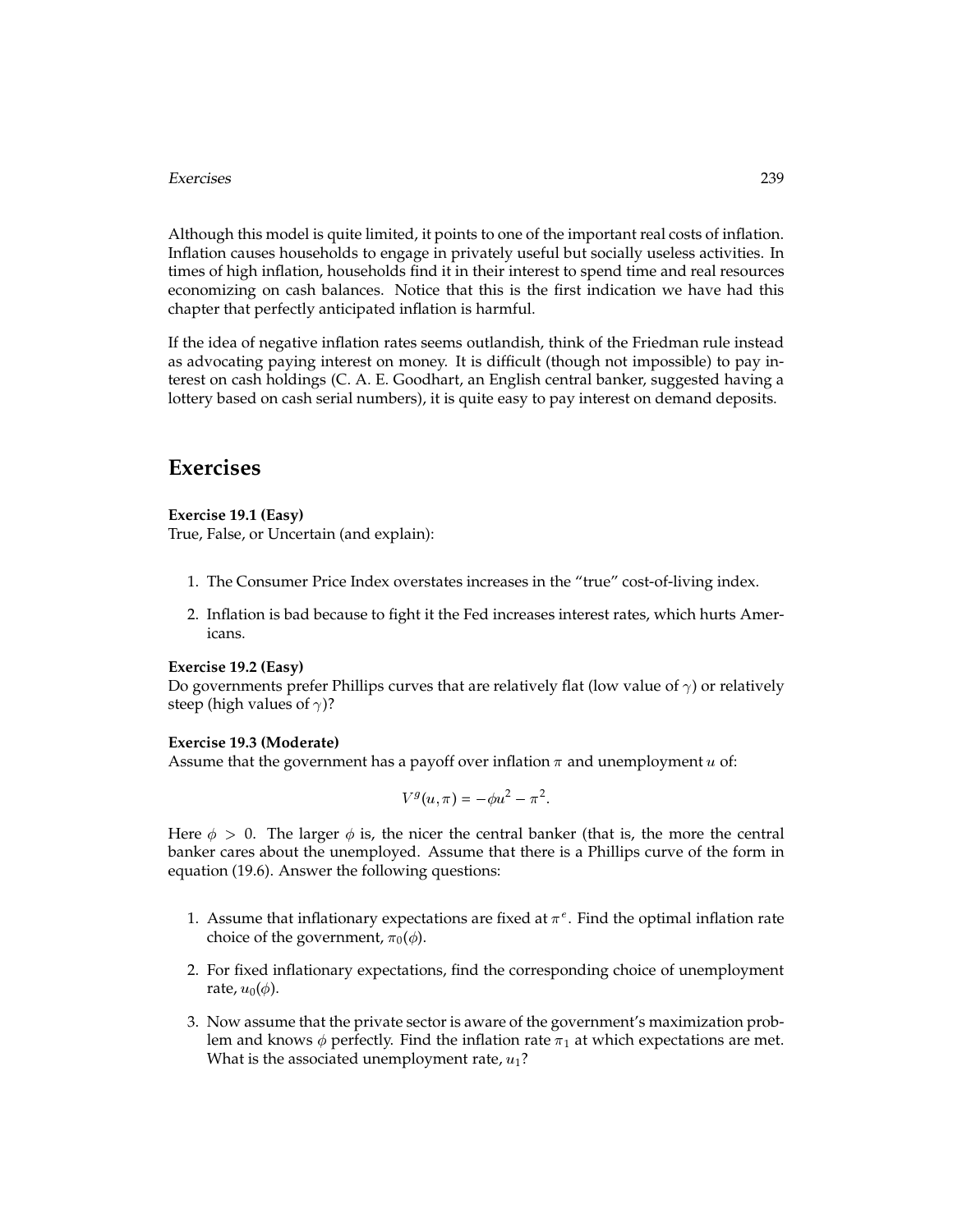| Variable             | Definition                                                                                                                                |
|----------------------|-------------------------------------------------------------------------------------------------------------------------------------------|
| $Q_i, q_i$           | Output (and its $log$ ) in industry <i>i</i> .                                                                                            |
| $L_i, \ell_i$        | Employment (and its log) in industry $i$ .                                                                                                |
| $\alpha$             | Production parameter common across industries.                                                                                            |
| P, p                 | Common but unobserved general price level (and<br>its log).                                                                               |
| $P_i, p_i$           | Observed price (and its $log$ ) in industry <i>i</i> .                                                                                    |
| $Z_i, z_i$           | Shock (and its log) specific to industry $i$ , also in-<br>dustry <i>i's</i> relative price.                                              |
| $P^e, p^e$           | Common price forecast (and its log).                                                                                                      |
| $Z_i^e, z_i^e$       | Estimated industry-specific shock and its log.                                                                                            |
| N, n                 | Population and its log.                                                                                                                   |
| $\overline{A}$       | Parameters (used to make notation neat).                                                                                                  |
| $\boldsymbol{u}$     | In Lucas model: the "not-employment" rate, else-<br>where, the unemployment rate.                                                         |
| $u^{\star}$          | The natural rate of unemployment, that is, the<br>rate of unemployment when all industries cor-<br>rectly estimate their specific shocks. |
| $\gamma$             | Slope of Phillips curve.                                                                                                                  |
| π                    | Actual inflation (chosen by government).                                                                                                  |
| $\pi^e$              | Expected inflation (chosen by private sector).                                                                                            |
| $\pi^{\star}(\pi^e)$ | Government's optimal choice of inflation when<br>inflationary expectations are $\pi^e$ .                                                  |
| $V^g(u,\pi)$         | Government's preferences over unemployment<br>and inflation (it dislikes both equally).                                                   |
| $V^p$                | Private sector payoff: industries dislike making<br>errors in estimating the inflation rate.                                              |
| $\pi_1$              | Inflation rate at which expected and chosen infla-<br>tion coincide, the Nash equilibrium.                                                |
| $u_1$                | Unemployment rate at Nash, just equal to $u^*$ .                                                                                          |

Table 19.1: Notation for Chapter 19

4. Would you prefer to live in a country whose government has a high value of  $\phi$  or a low value of  $\phi$ ?

#### **Exercise 19.4 (Moderate)**

For this exercise, we will consider what happens when the government and the private sector repeatedly interact. Unemployment in period  $t$   $u_t$ , inflation  $\pi_t$  and inflationary ex-